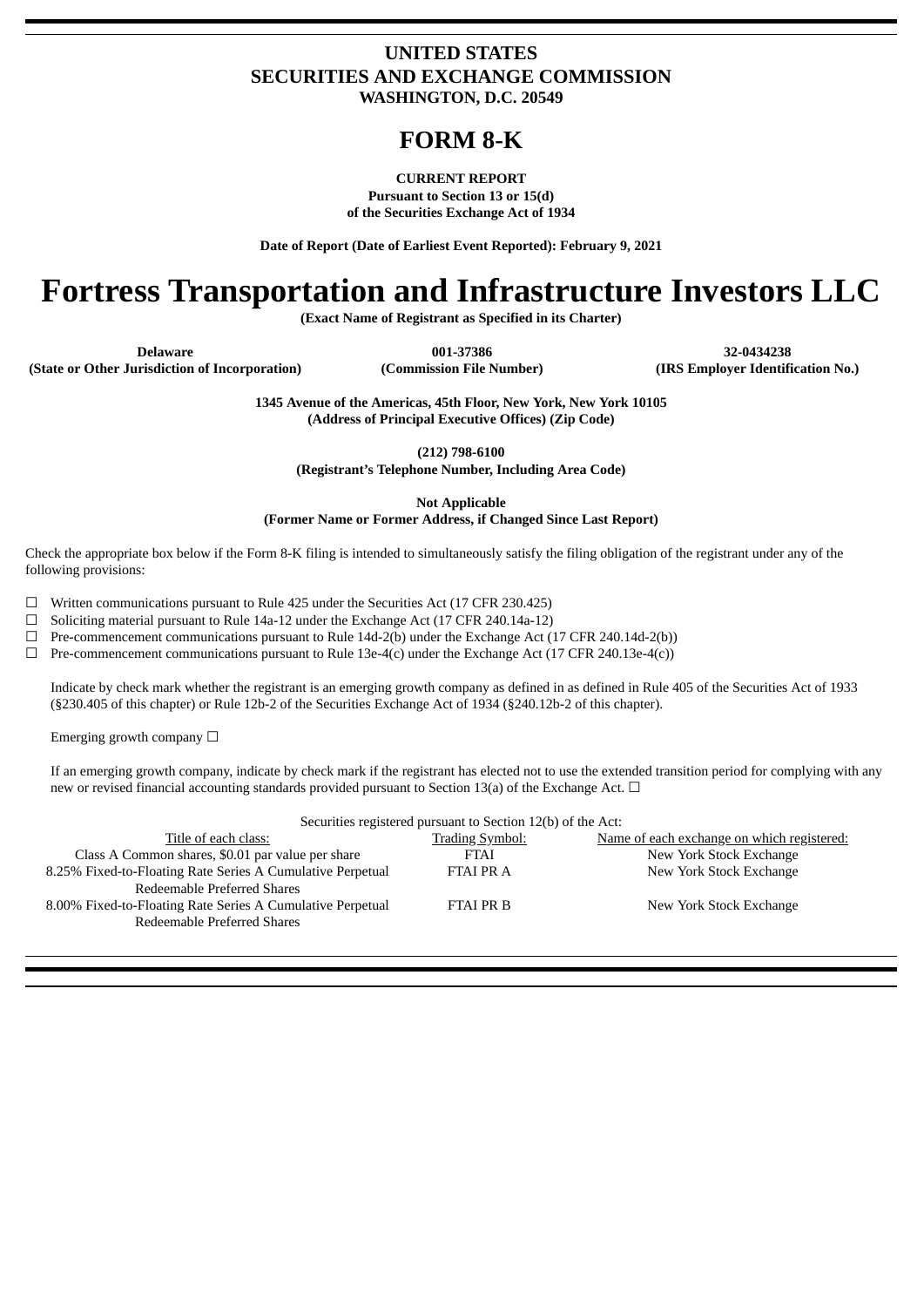#### **Item 8.01. Other Events.**

One of Fortress Transportation and Infrastructure Investors LLC's (NYSE: FTAI or the "Company") suppliers has received Federal Aviation Administration ("FAA") approval for an alternative solution that will help FTAI become more cost-effective in maintaining its engines. FTAI has placed an initial order for the alternative solution and expects to receive the first shipment in the next few weeks.

#### **Cautionary Language Regarding Forward-Looking Statements**

This current report on Form 8-K contains "forward-looking statements" within the meaning of the Private Securities Litigation Reform Act of 1995, including but not limited to the Company's ability to become more cost-effective in maintaining its engines and expected receipt of the first shipment in the next few weeks. Forward-looking statements are not statements of historical fact but instead are based on our present beliefs and assumptions and on information currently available to the Company. You can identify these forward- looking statements by the use of forward-looking words such as "outlook," "believes," "expects," "potential," "continues," "may," "will," "should," "could," "seeks," "approximately," "predicts," "intends," "plans," "estimates," "anticipates," "target," "projects," "contemplates" or the negative version of those words or other comparable words. Any forward-looking statements contained in this Form 8-K are based upon our historical performance and on our current plans, estimates and expectations in light of information currently available to us. The inclusion of this forward-looking information should not be regarded as a representation by us, that the future plans, estimates or expectations contemplated by us will be achieved. Such forward-looking statements are subject to various risks and uncertainties and assumptions relating to our operations, financial results, financial condition, business, prospects, growth strategy and liquidity. Accordingly, there are or will be important factors that could cause our actual results to differ materially from those indicated in these statements, including, but not limited to, the risk factors set forth in Item 1A. "Risk Factors" of the Company's Annual Report on Form 10-K for fiscal year ended December 31, 2019 and Quarterly Report on Form 10-Q for the fiscal quarter ended September 30, 2020, as updated by annual, quarterly and other reports the Company files with the SEC.